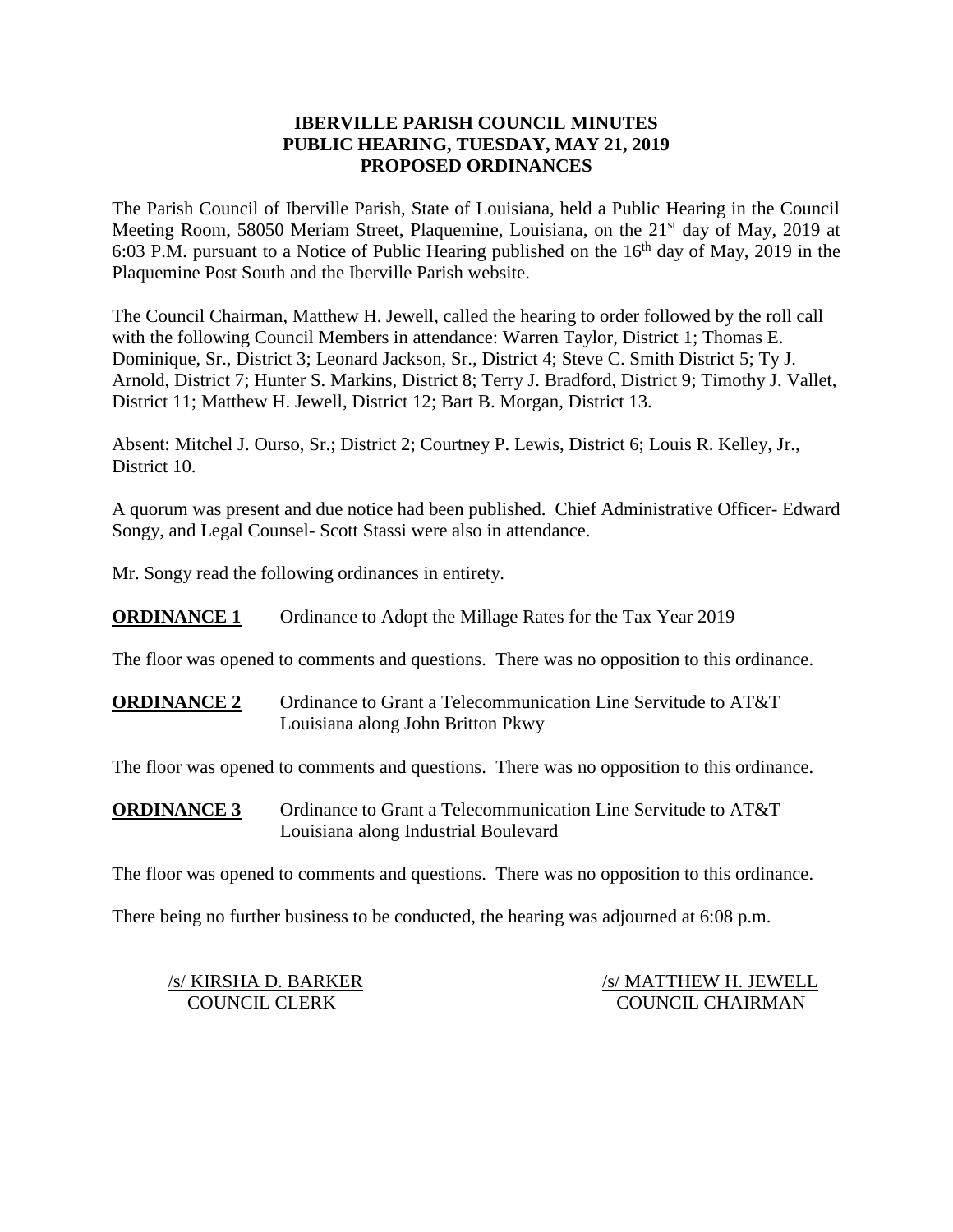### **IBERVILLE PARISH COUNCIL MINUTES REGULAR MEETING, TUESDAY MAY 21, 2019**

The Parish Council of Iberville Parish, State of Louisiana, met in Regular Session, in the Council Meeting Room, 2nd Floor, Courthouse Building, 58050 Meriam Street, Plaquemine, Louisiana, on the  $21<sup>st</sup>$  day of May, 2019.

The Council Chairman, Matthew H. Jewell, called the meeting to order at 6:30 p.m. followed by the roll call with the following Council Members in attendance: Warren Taylor, District 1; Thomas E. Dominique, Sr., District 3; Leonard Jackson, Sr., District 4; Steve C. Smith District 5; Ty J. Arnold, District 7; Hunter S. Markins, District 8; Terry J. Bradford, District 9; Timothy J. Vallet, District 11; Matthew H. Jewell, District 12; Bart B. Morgan, District 13.

Absent: Mitchel J. Ourso, Sr.; District 2; Courtney P. Lewis, District 6; Louis R. Kelley, Jr., District 10.

Parish President- J. Mitchell Ourso, Jr., Chief Administrative Officer- Edward Songy and Legal Counsel- Scott Stassi were also in attendance.

A quorum was present and due notice had been published on the  $16<sup>th</sup>$  day of May, 2019. The Pledge of Allegiance followed.

Council Chairman Jewell called for anyone wanting to make public comments to register with the Clerk. No one registered to speak.

## PRESENTATIONS AND APPEARANCES

None.

### APPROVAL OF MINUTES

Upon a motion by Councilman Taylor, and seconded by Councilman Arnold, it was moved to wave the reading of the minutes of April 16, 2019 and approve as written. The motion having been duly submitted to a vote was duly adopted by the following yea and nay votes on roll call:

YEAS: Taylor, Dominique, Jackson, Smith, Arnold, Markins, Bradford, Vallet, Morgan. NAYS: None. ABSTAIN: None. ABSENT: Ourso, Lewis, Kelley.

The motion was declared adopted by the Chairman.

#### PRESIDENT'S REPORT

President Ourso reported on the following: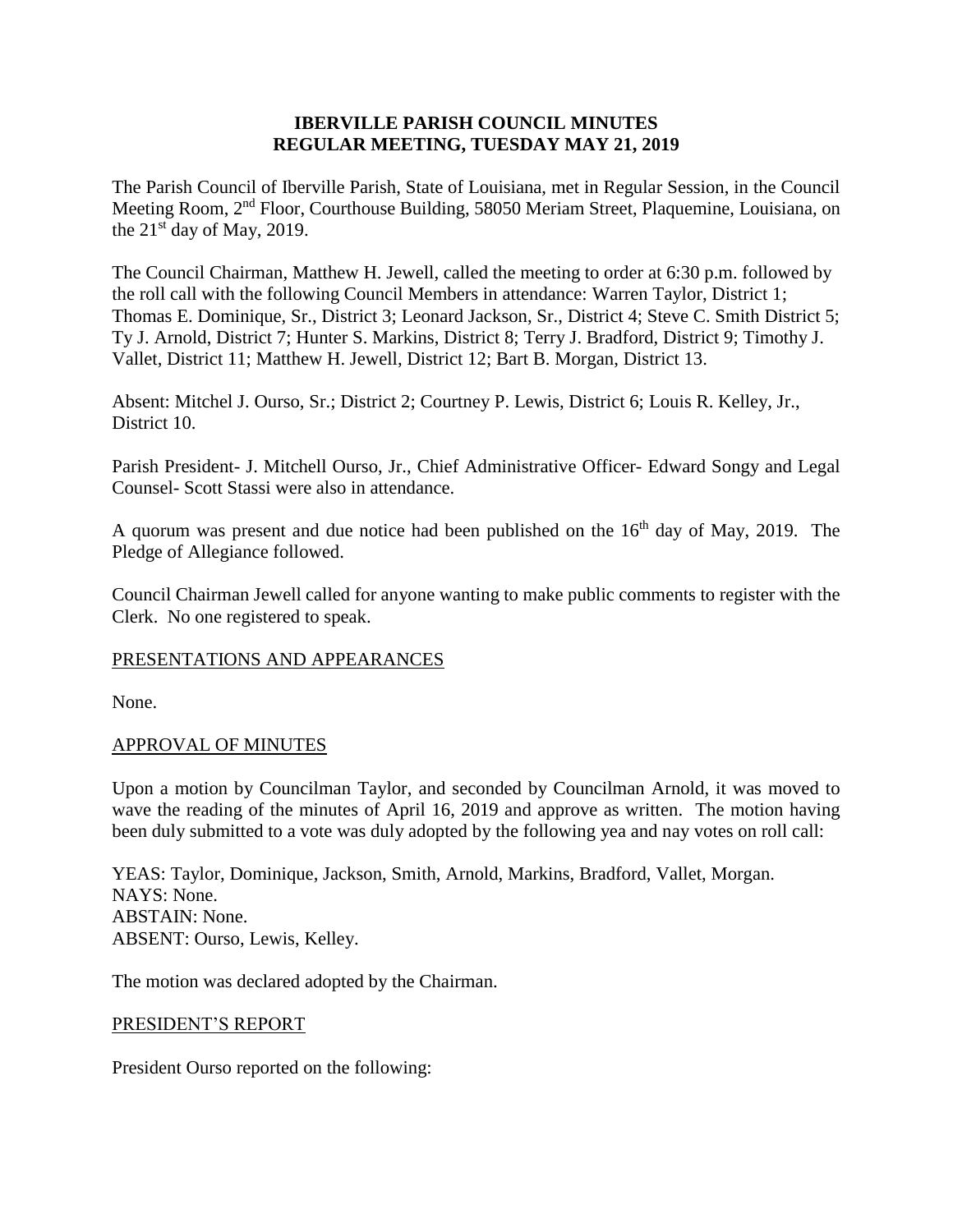- President Ourso stated the Parish received 9 inches of rain recently. He publicly thanked Councilman Kelley for his efforts during the rain, stating he is not here tonight because utility poles have been falling in residents' yards due to the weather.
- The Coast Guard and State agencies will allow marine traffic in the next 32-36 hours as the water is slowly receding.
- President Ourso had a meeting in the Council room yesterday with Venture Global from Arlington, Virginia. There is a proposed halo pipeline project of over 260 miles from Haynesville to Plaquemines Parish in Venice, LA. They are proposing to run two 42 inch pipelines the north to the south part of our parish. The company is hosting a Public Hearing at the Civic Center on June 4, 2019.
- Councilman Vallet called President Ourso and asked about the leaking of oil from the Republic Waste Services' trucks onto the roads. He stated over 3 months ago the brush and boom truck contract was awarded to Pelican Waste and taken from Republic Waste Services. The current garbage contract is nearing its end on December 31, 2019. Whoever the Parish signs a new garbage contract with, there will be a clause stating they cannot sell their contract to another company.
- Pictures of the rifle range were presented. President Ourso estimates another 30 to 45 days before the opening of the rifle range. The Council will have to adopt rules and regulations for the range. President Ourso would the like to request free admission for parish residents with an ID, and free admission for all Veterans. There will be a fee for non-parish visitors. The range will be closed on Mondays and Tuesdays for maintenance. He would like to have an open house to invite the public to view the facility. He stated without Shintech the rifle range would not have been possible. The pictures show the parking lot, archery tower, pistol area, and custom cement tables. The range's entrance and exit is dangerous due to the railroad crossing. Once visitors cross the railroad tracks they will be monitored with cameras at all times. The Parish assumed all liability from Shintech.
- A picture was presented of the 150 ft flag pole. Eight pallets of grass were delivered for the surrounding area of the flag pole. President Ourso wants to retire the original flag at Oschner before putting up the new one.
- The Council also received a packet listing the road repair improvement projects throughout the Parish, which is a \$2 million dollar project.
- There are two new splash pads in the parish, one in Bayou Goula and the other in Bayou Sorrel. He hopes to add more splash pads throughout the parish in 2020.

Councilman Smith stated a piece of property in his District that has been a problem for years has been improved and cleaned up recently. He thanked the Building and Inspections Department for their efforts.

Councilman Markins asked about the current road repair projects, and President Ourso stated they are still ongoing.

## FINANCIAL REPORT

Finance Director, Randall Dunn asked the Council to support the ordinance to adopt the millage rates. There were no questions from the Council.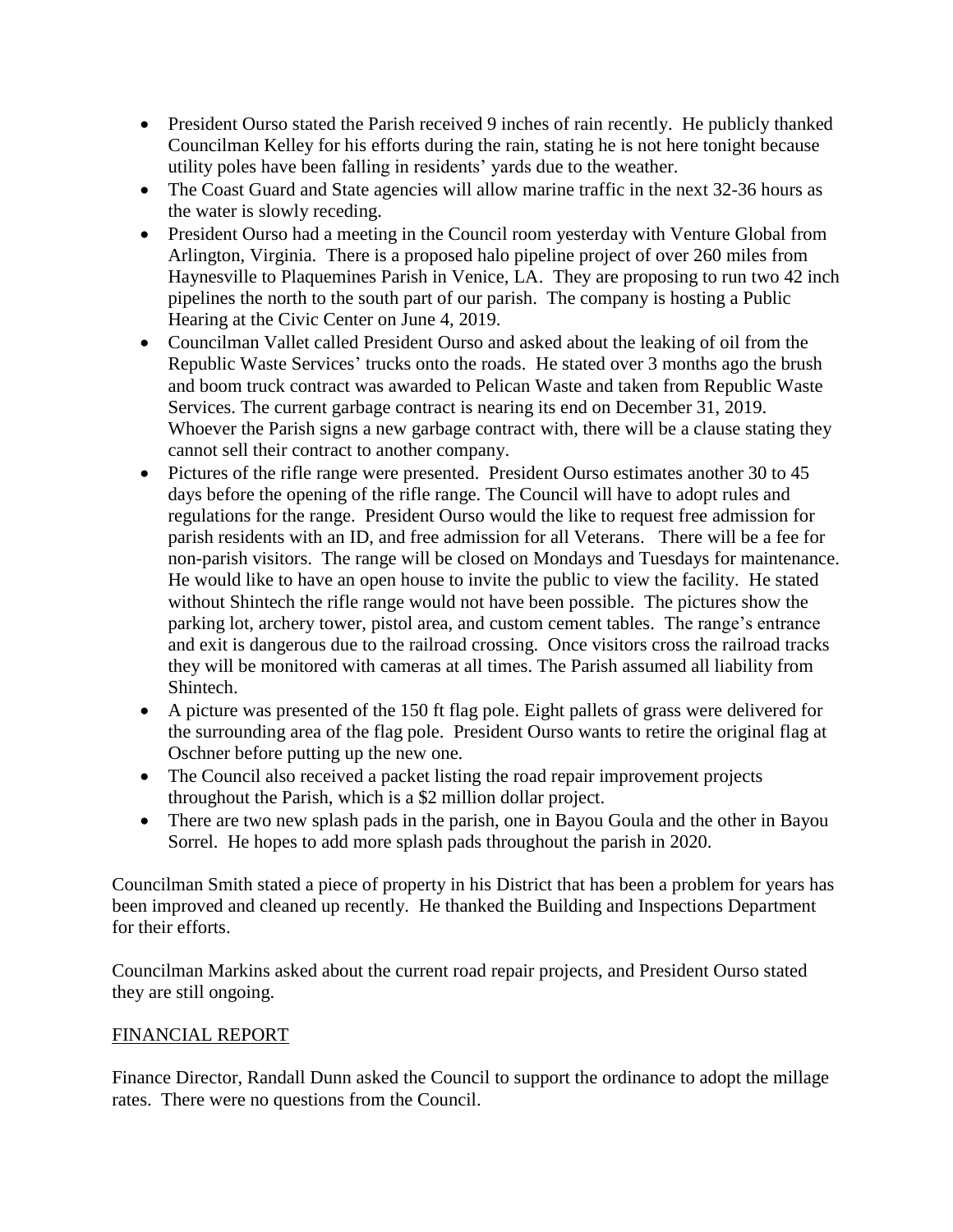#### **ORDINANCE IPC# 005-19**

### **ORDINANCE TO ADOPT THE MILLAGE RATES FOR THE TAX YEAR 2019**

BE IT ORDAINED by the Iberville Parish Council, Louisiana, in an open meeting held on May 21, 2019 and conducted in accordance with the open meetings law, the provisions of Article VII, Section 23(B) and (C) of the 1974 Constitution and LSA-R.S. 47:1705(b)(1) and (2) that the following millage rates be and hereby are levied upon the dollar of the assessed valuation of all property subject to ad valorem taxation within Iberville Parish for the year 2019 for the purpose of raising revenues and appropriating to the respective funds:

#### MILLAGE

| General Alimony (LLA MN 1042007)                                                                                                                                                                                                                                             | 2.49 mills   |
|------------------------------------------------------------------------------------------------------------------------------------------------------------------------------------------------------------------------------------------------------------------------------|--------------|
| General Alimony within the City of<br>Plaquemine, City of St. Gabriel,<br>Town of White Castle, and the<br>Town of Maringouin (Exempted<br>Municipalities per Article 6, Section<br>$26$ (C) or (D) of the 1974 Constitution<br>of the State of Louisiana.) (LLA MN 1042008) | $1.24$ mills |
| Fire District No. 2 (LLA MN 1042020)                                                                                                                                                                                                                                         | 6.78 mills   |
| Public Building Maintenance (LLA MN 1042036)                                                                                                                                                                                                                                 | 3.00 mills   |
| Parish Wide Drainage (LLA MN 1042012)                                                                                                                                                                                                                                        | 5.00 mills   |
| Library Maintenance Fund (LLA MN 1042011)                                                                                                                                                                                                                                    | 4.00 mills   |
| Recreation District (LLA MN 1042015)                                                                                                                                                                                                                                         | 3.00 mills   |
| Fire District No. 1 (LLA MN 1042021)                                                                                                                                                                                                                                         | 3.95 mills   |

SECTION 2. Be It Further Ordained by the Iberville Parish Council, Louisiana that the method of collections of said taxes, the time of its delinquency, penalties and other matters relating thereto, shall be as now provided by the law for the collection of State Taxes.

SECTION 3. Be it Further Ordained by the Iberville Parish Council, Louisiana that all ordinances or parts of ordinances in conflict with this ordinance herewith be and the same hereby are specifically repealed.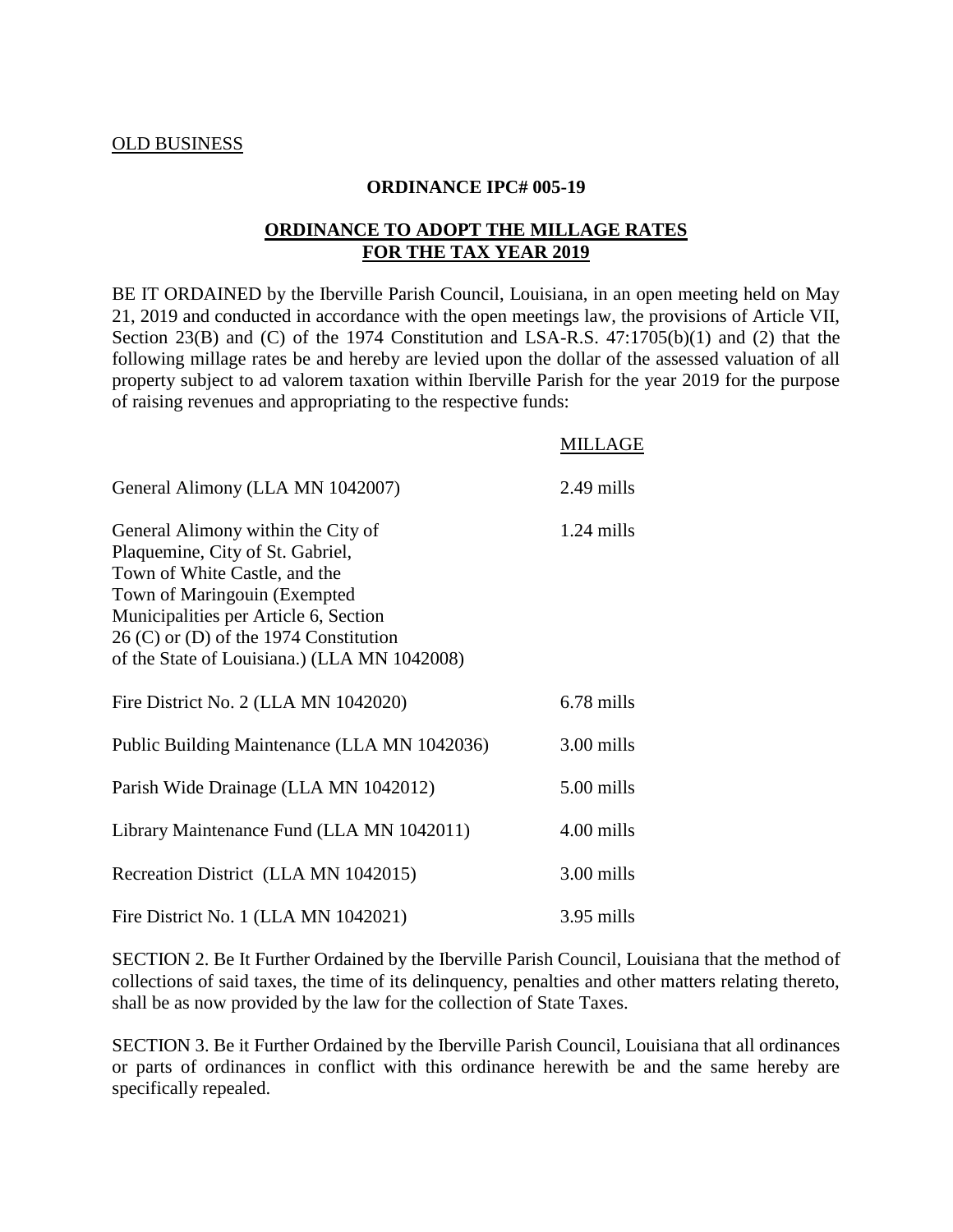SECTION 4. Be It Further Ordained that the Assessor of the Parish of Iberville shall extend upon the assessment roll for the year 2019 taxes herein levied, and the tax collector of Iberville Parish shall collect and remit the same to the Iberville Parish Council in accordance with law.

The foregoing ordinance which was previously introduced at the meeting of the Iberville Parish Council on April 16, 2019 and a summary thereof having been published in the official journal on May 16, 2019 the public hearing on this ordinance held on the  $21<sup>st</sup>$  day of May, 2019, at 6:00 p.m., in the Council Meeting Room, 58050 Meriam Street, Plaquemine, Louisiana, was brought up for final passage with a motion by Councilman Taylor, and seconded by Councilman Smith, having been duly submitted to a vote, the ordinance was duly adopted by the following yea and nay vote on roll call:

YEAS: Taylor, Dominique, Jackson, Smith, Arnold, Markins, Bradford, Vallet, Morgan. NAYS: None. ABSTAIN: None. ABSENT: Ourso, Lewis, Kelley.

The ordinance was declared adopted by the Chairman on the  $21<sup>st</sup>$  day of May, 2019.

#### **ORDINANCE IPC# 006-19**

## **ORDINANCE TO GRANT A TELECOMMUNICATION LINE SERVITUDE TO AT&T LOUISIANA ALONG JOHN BRITTON PKWY**

 WHEREAS, the Iberville Parish Council is the owner of the road servitude for John Britton Parkway in Iberville Parish.

 WHEREAS, AT&T Louisiana has requested to install a telecommunication line within the roadway servitude of John Britton Pkwy in Iberville Parish to serve commercial customers/industry.

 WHEREAS, the attached survey plat maps illustrate the location of the proposed AT&T Louisiana telecommunication line along John Britton Pkwy in Iberville Parish.

 WHEREAS, AT&T Louisiana telecommunication line servitude granted herein shall be available to provide telecommunications service to future developments located along John Britton Pkwy that may be served from the lines to be installed pursuant to this servitude agreement.

 WHEREAS, the telecommunications lines to be installed pursuant to this utility servitude agreement shall not interfere with the Parish's utility services and is granted upon the specific condition that Grantee shall be responsible for any damages to the Parish's utilities and Grantee further agrees to relocate the telecommunication lines at its cost should be Parish require such for improving and/or maintaining its roadways.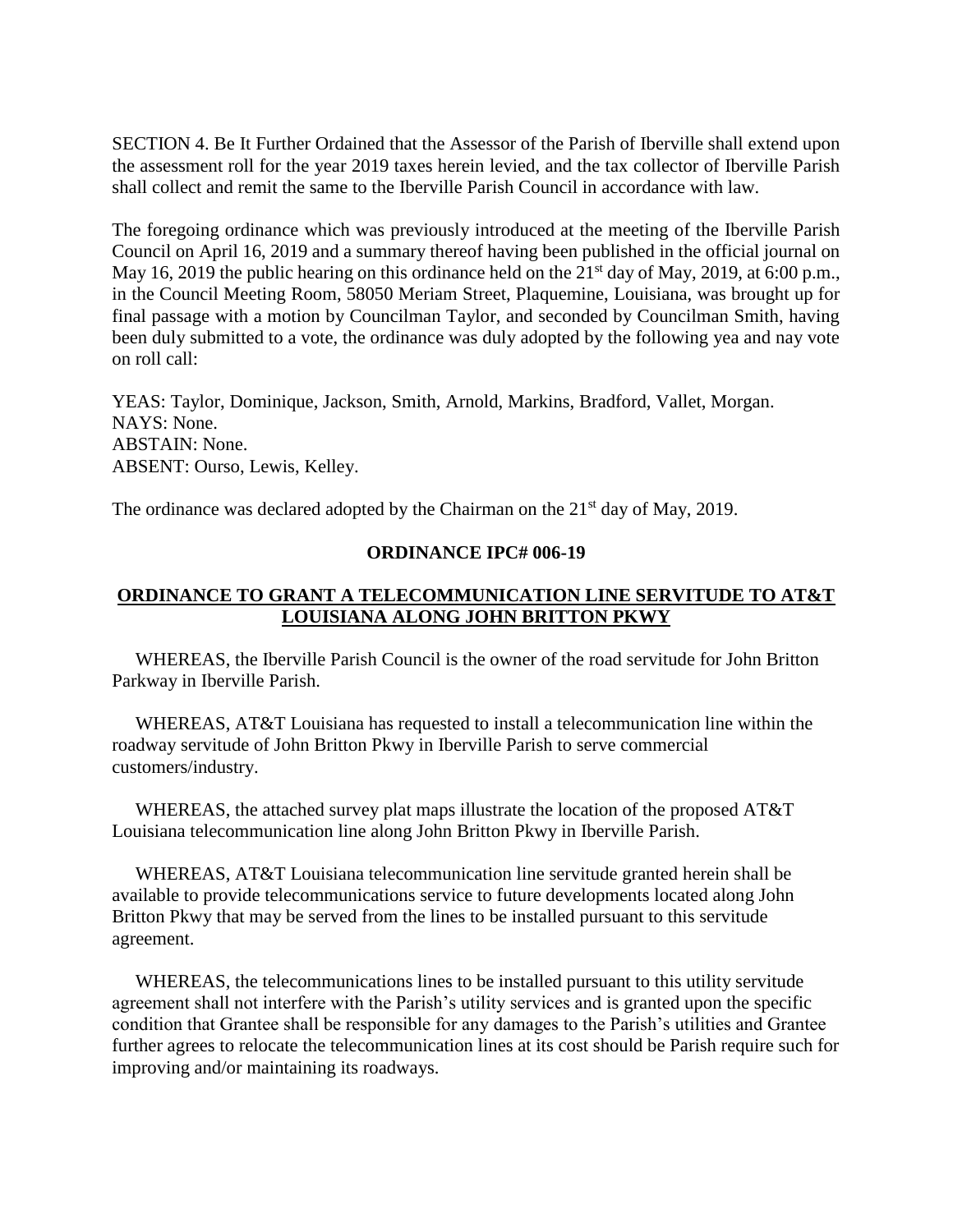NOW, therefore be it ordained by the Iberville Parish Council as follows: "That AT&T Louisiana be and is hereby authorized to install a telecommunication line on the Parish roadway right of way as depicted on the attached survey plat on John Britton Pkwy."

 The foregoing ordinance which was previously introduced at the meeting of the Iberville Parish Council on April 16, 2019 and a summary thereof having been published in the official journal on May 16, 2019 the public hearing on this ordinance held on the  $21<sup>st</sup>$  day of May, 2019, at 6:00 p.m., in the Council Meeting Room, 58050 Meriam Street, Plaquemine, Louisiana, was brought up for final passage with a motion by Councilman Taylor, and seconded by Councilman Smith, having been duly submitted to a vote, the ordinance was duly adopted by the following yea and nay vote on roll call:

YEAS: Taylor, Dominique, Jackson, Smith, Arnold, Markins, Bradford, Vallet, Morgan. NAYS: None. ABSTAIN: None. ABSENT: Ourso, Lewis, Kelley.

The ordinance was declared adopted by the Chairman on the  $21<sup>st</sup>$  day of May, 2019.

### **ORDINANCE IPC# 007-19**

## **ORDINANCE TO GRANT A TELECOMMUNICATION LINE SERVITUDE TO AT&T LOUISIANA ALONG INDUSTRIAL BOULEVARD**

 WHEREAS, the Iberville Parish Council is the owner of the road servitude for Industrial Boulevard in Iberville Parish.

 WHEREAS, AT&T Louisiana has requested to install a telecommunication line within the roadway servitude of Industrial Boulevard in Iberville Parish to serve commercial customers/industry.

 WHEREAS, the attached survey plat maps illustrate the location of the proposed AT&T Louisiana telecommunication line along Industrial Boulevard in Iberville Parish.

 WHEREAS, AT&T Louisiana telecommunication line servitude granted herein shall be available to provide telecommunications service to future developments located along Industrial Boulevard that may be served from the lines to be installed pursuant to this servitude agreement.

 WHEREAS, the telecommunications lines to be installed pursuant to this utility servitude agreement shall not interfere with the Parish's utility services and is granted upon the specific condition that Grantee shall be responsible for any damages to the Parish's utilities and Grantee further agrees to relocate the telecommunication lines at its cost should be Parish require such for improving and/or maintaining its roadways.

 NOW, therefore be it ordained by the Iberville Parish Council as follows: "That AT&T Louisiana be and is hereby authorized to install a telecommunication line on the Parish roadway right of way as depicted on the attached survey plat on Industrial Boulevard."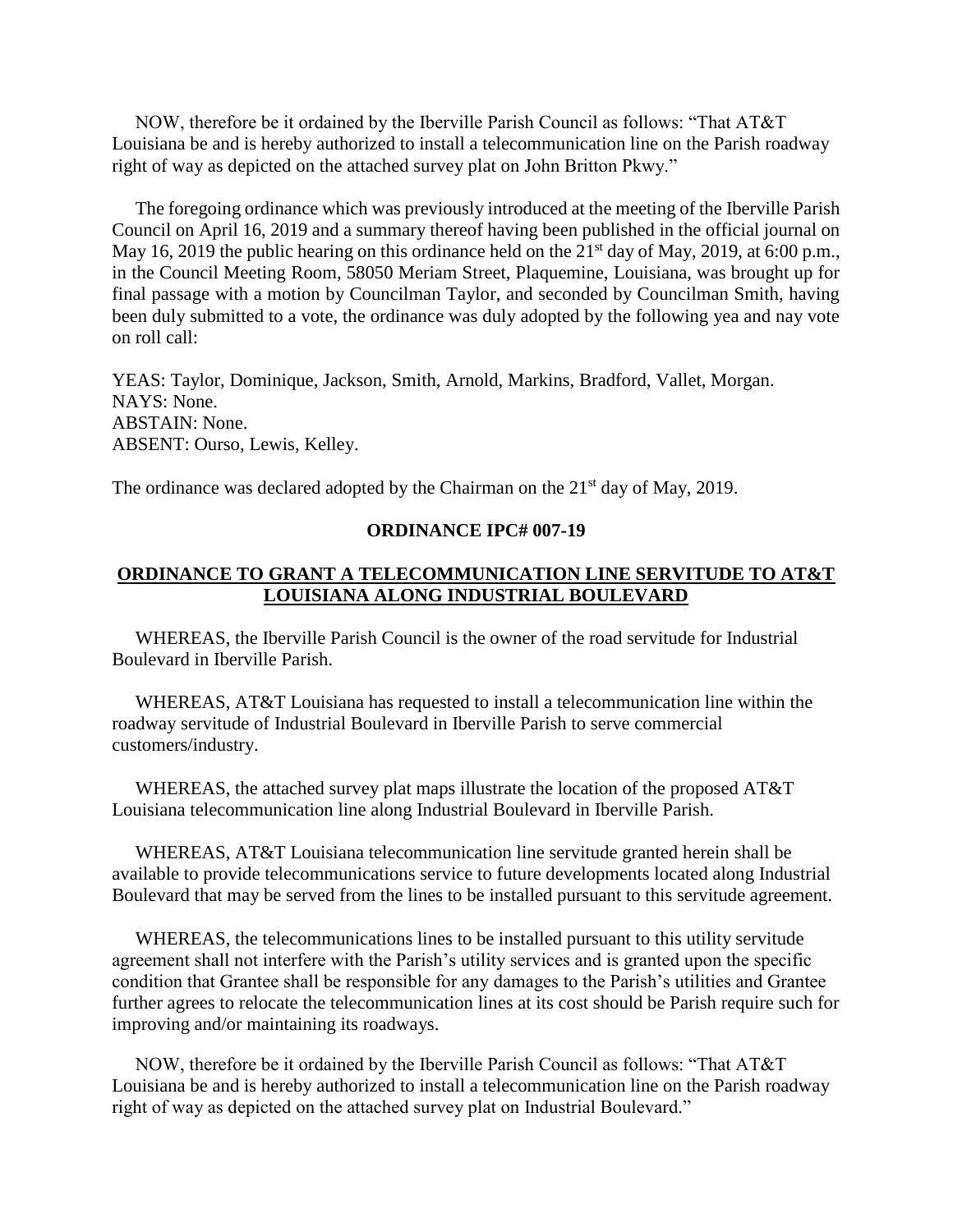The foregoing ordinance which was previously introduced at the meeting of the Iberville Parish Council on April 16, 2019 and a summary thereof having been published in the official journal on May 16, 2019 the public hearing on this ordinance held on the  $21<sup>st</sup>$  day of May, 2019, at 6:00 p.m., in the Council Meeting Room, 58050 Meriam Street, Plaquemine, Louisiana, was brought up for final passage with a motion by Councilman Taylor, and seconded by Councilman Smith, having been duly submitted to a vote, the ordinance was duly adopted by the following yea and nay vote on roll call:

YEAS: Taylor, Dominique, Jackson, Smith, Arnold, Markins, Bradford, Vallet, Morgan. NAYS: None. ABSTAIN: None. ABSENT: Ourso, Lewis, Kelley.

The ordinance was declared adopted by the Chairman on the  $21<sup>st</sup>$  day of May, 2019.

### NEW BUSINESS

A) Introduction of Ordinances

The following ordinances were introduced by Mr. Songy:

- 1) Ordinance to establish Kirtley Drive as a No Passing Zone
- 2) Ordinance to accept donation of land from Shintech Louisiana, LLC to improve a portion of Eureka Road from LA Highway 405 (River Road) to LA Highway 1 Northbound in White Castle, Louisiana

Upon a motion by Councilman Arnold, seconded by Councilman Bradford, it was moved that a public hearing be held on Tuesday, June 18, 2019 at 6:00 p.m. on the introduced ordinances.

The motion having been duly submitted to a vote, was duly adopted by the following yea and nay votes on roll call:

YEAS: Taylor, Dominique, Jackson, Smith, Arnold, Markins, Bradford, Vallet, Morgan. NAYS: None. ABSTAIN: None. ABSENT: Ourso, Lewis, Kelley.

The motion was declared adopted by the Chairman on May 21, 2019.

### RESOLUTION COMMITTEE REPORT

None.